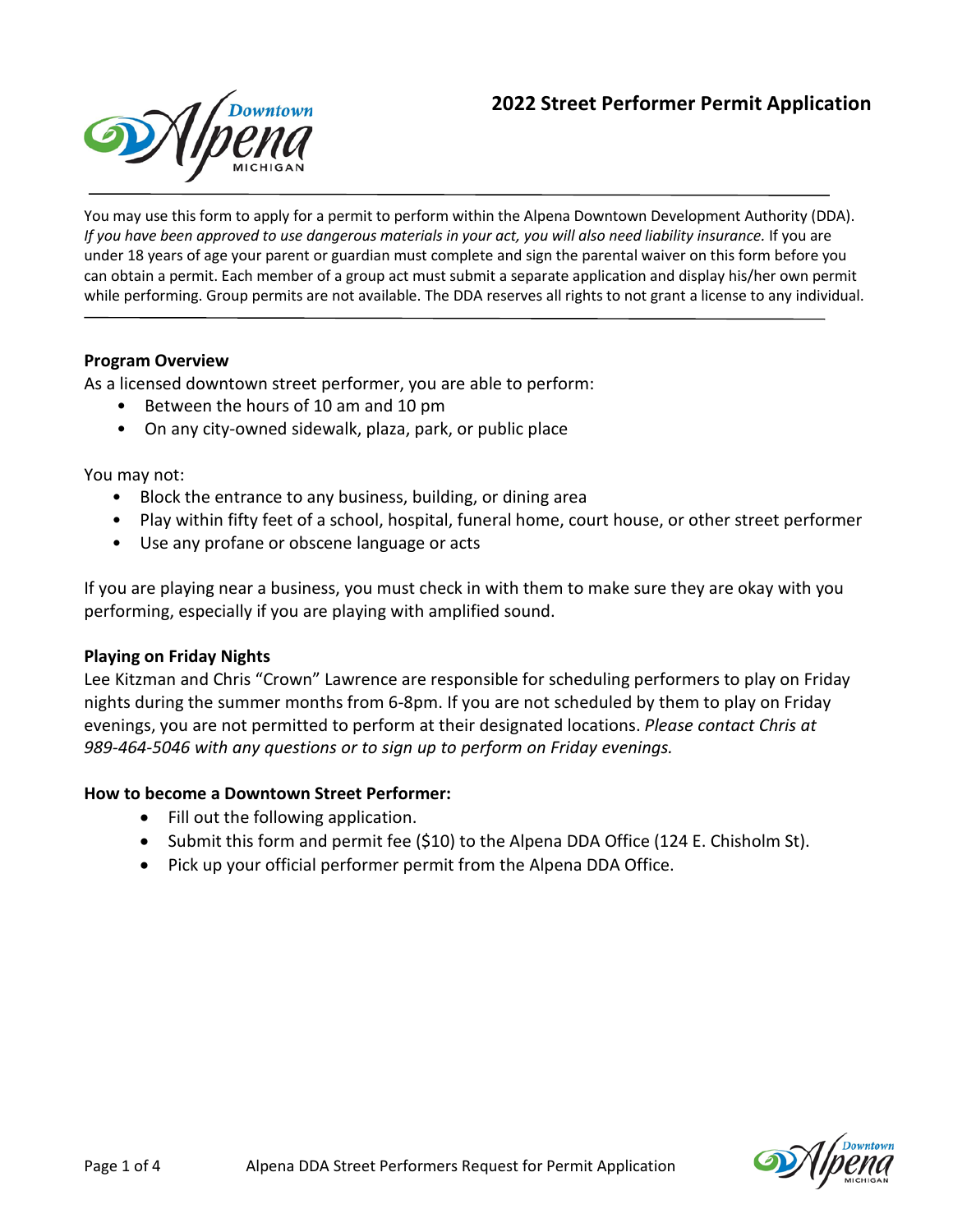## **Applicant Details**

| <b>Permit Details</b><br>Renewal<br>Are you renewing a permit or applying for a new permit?<br><b>New</b> |  |  |  |  |  |
|-----------------------------------------------------------------------------------------------------------|--|--|--|--|--|
| <b>Amplified Sound</b><br>Do you plan on using battery powered amplification?<br>No<br>Yes                |  |  |  |  |  |
| <b>Performance Description</b><br>Please select the type of performance by circling below:                |  |  |  |  |  |
| Theatrical<br><b>Musical Act</b><br>Other<br>Dance                                                        |  |  |  |  |  |
| Please describe your act:                                                                                 |  |  |  |  |  |
|                                                                                                           |  |  |  |  |  |

**Dangerous Act***: Please note, performances with flames or fireworks are excluded unless you have a written authorization from the City of Alpena Fire Marshal setting forth the conditions of authorization for the performance. Performances with knives, daggers, swords, and like sharp instruments are excluded unless written authorization is first obtained from the City of Alpena Police Department setting the conditions of authorization.*

#### **Application Submission**

You must submit the completed application to the Alpena DDA (124 E. Chisholm St). or to Eagle Supply (319 W. Chisholm St). with a \$10 fee in order to receive a permit. If the requirements for a Street Performance permit are met, we will issue you a permit to display while you are performing. For further information regarding your application please contact us by calling 989-356-6422.

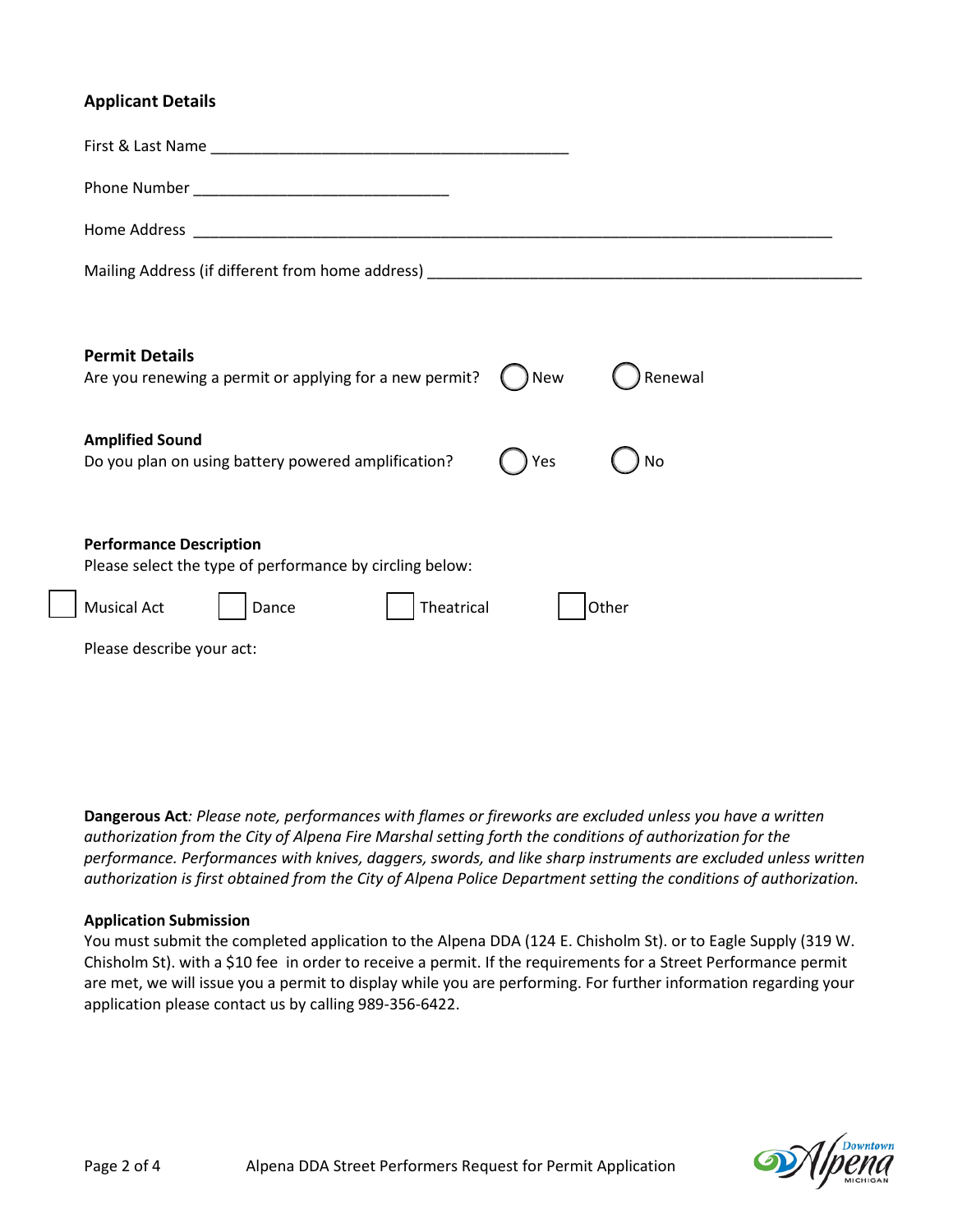I, the undersigned, declare as follows:

- I know I am only able to perform between the times of 10 AM and 10 PM all days of the week on city owned or operated sidewalks, plazas, parks and other public places (excluding vehicular areas in streets and parking lots).
- I am aware that I am not allowed to play within fifty feet of a school, hospital, funeral home, court house, or other street performer (unless playing together).
- I will not interfere with the flow of pedestrian traffic at a crosswalk, building entrance, private patio, curb cut or entrance into an encroachment area for dining.
- I will submit a permit application *and* receive approval at least 24 hours prior to the first street performance.
- I will comply with the City's noise ordinance.
- I know I am responsible for all needed equipment, special needs, parking, set-up, etc.
- I will only accept donations from the public when my Alpena DDA Street Performance Permit is obtained and is on display.
- I am aware that my permit will expire **May 15, 2023** (annual permits start on May 16 of each year).
- I know that the use of profane, indecent, abusive or threatening language or behavior constitutes acts of harassment against the public peace will result in denial or revocation of a permit.
- I am aware that I need to obtain a business license to sell merchandise related to my performance.
- I will display my Alpena DDA Street Performance Permit in a prominent position close to where I am performing at all times. I will make my Permit available for inspection by an authorized City of Alpena Official upon request and follow any lawful direction issued by that officer.
- I will not transfer this Permit to any other person.
- I agree that this Permit does not give me sole use or reservation of a site.
- I will use designated sites in restricted areas in accordance with the conditions attached to their use and contained in the City of Alpena.
- I will not create a threat to public safety, whether real or perceived.
- I will notify the Alpena DDA if my personal details or my performance changes to include the use of any dangerous implements not specifically listed in the "Assessment of Competency in Dangerous Performance" section of this form (if applicable).
- I have read the City of Alpena Municipal Code, Article VI, Section 18:171–177 and agree to be bound by the conditions contained in the Policy.

| Sign here: |  |  |  |
|------------|--|--|--|
|            |  |  |  |

Date:  $\Box$